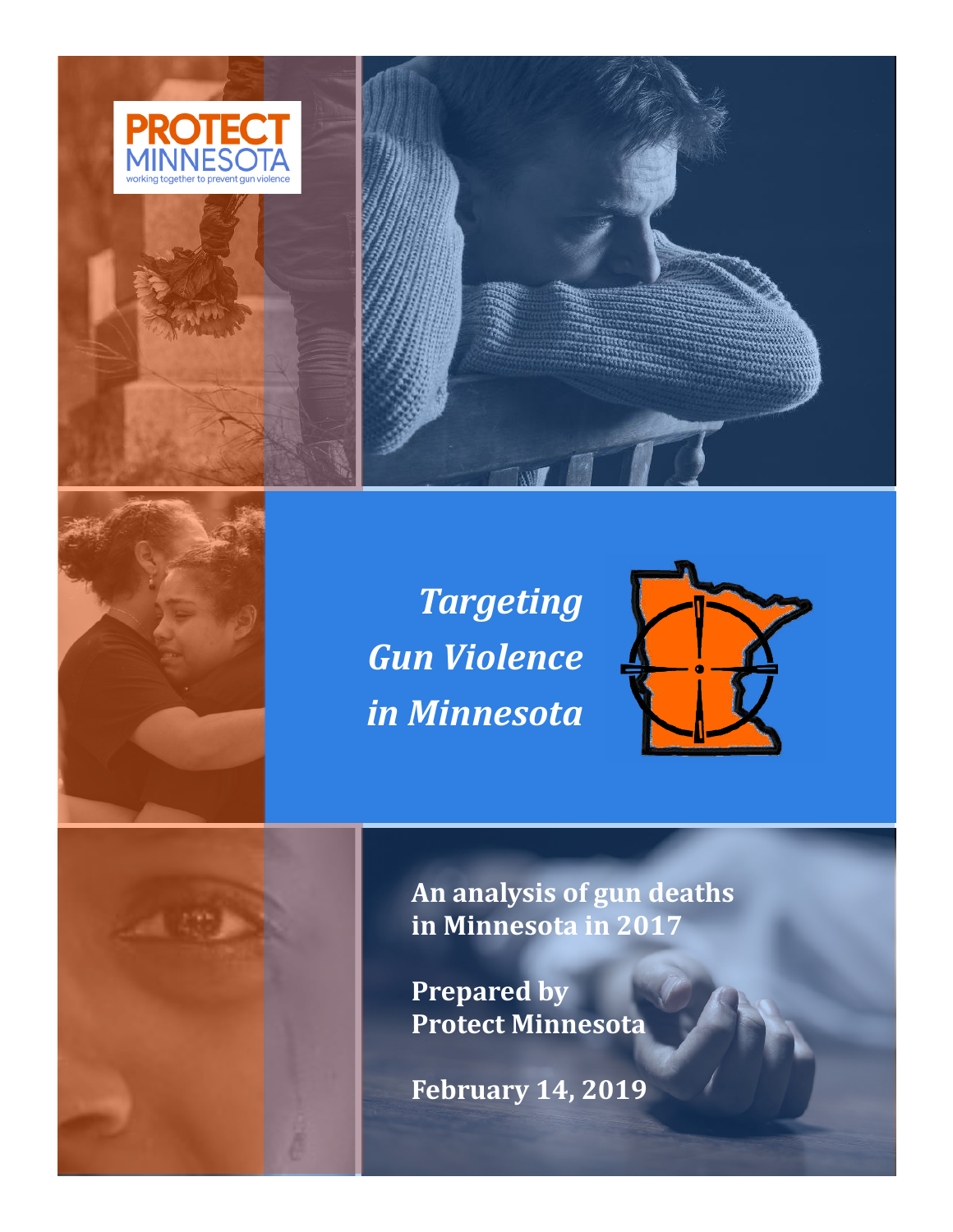# Targeting Gun Violence in Minnesota

*An analysis of gun deaths in Minnesota in 2017* 



*2017: 465 total gun deaths*

## *1,234 Minnesotans were shot in 2017—more than three per day.*

In 2017, the last year for which CDC data is available, there were **465** deaths by firearms in Minnesota, which resulted in a gun death rate of **8.2** per 100,000 population. This is an increase from 2016, when there were 432 deaths by firearms in Minnesota. In addition, **769** Minnesotans suffered non-fatal hospital-treated injuries from firearms in 2017, up from 574 in 2016. Together, gun deaths and injuries increased **23%** in just one year!

# *Nearly 80% of gun deaths in Minnesota are suicides.*

In 2017, **365** Minnesotans died by gun suicide—one every day. Gun suicides **increased 65%** between 2000-2017 in Minnesota while gun homicides increased less than 3% during the same time span. The average gun suicide victim in Minnesota is a white male who lives in a rural area.

#### *Minnesota gun deaths by gender and type in 2017*



 *Gun violence has been steadily increasing in Minnesota—faster than the national average.*

Between 2000 and 2017, deaths from firearms **increased 50%** in Minnesota.

During the same period, gun deaths increased 38% nationally.



*gun suicides*

*gun homicides*

*other gun deaths*





*Minnesota gun deaths 2000-2017 by type*

All information on this page was received or calculated from 2000-2017 Minnesota gun death statistics from the Minnesota Department of Health and the Centers for Disease Control and Prevention (CDC) .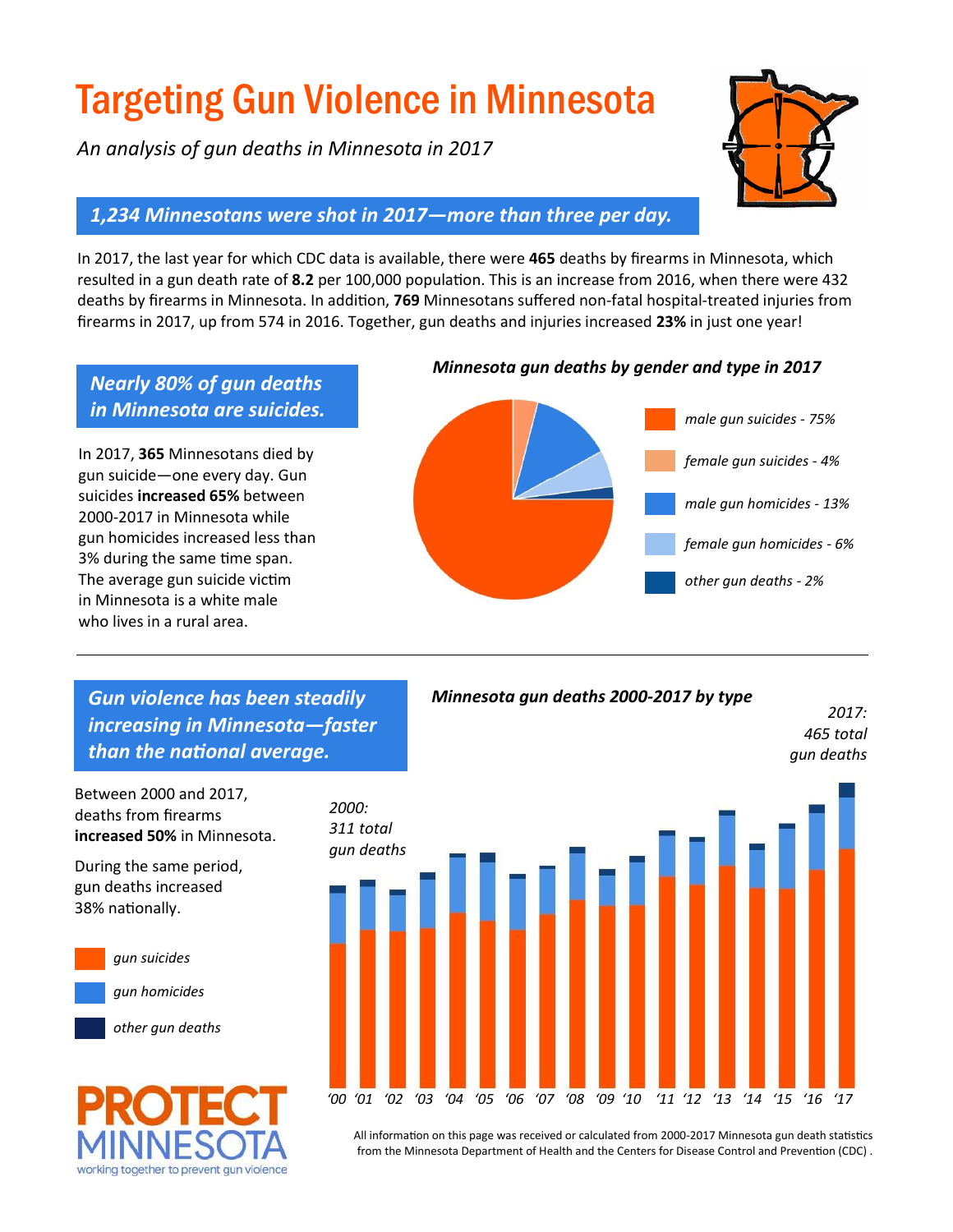## *Gun violence affects all ages in Minnesota—especially the young.*

Youth and young adults between the ages of 15-25 made up the largest percentage of gun deaths in 2017; both gun suicide and gun homicide peaked in that age range. There was another peak in gun suicides in the 56-60 age range.



*Minnesota gun deaths by age range and type in 2017*

Calculated from 2017 Minnesota gun death statistics from the Minnesota Department of Health.

 *Gun violence impacts every Minnesota community, but takes different forms in different parts of the state.*



*44% Greater MN*

#### *Minnesota gun deaths by region in 2017*

Although two-thirds of Minnesotans live in the Twin Cities, nearly half of all gun deaths in 2017 occurred in Greater Minnesota.

A disproportionate number of gun suicides took place in Greater Minnesota, while more than three-quarters of gun homicides occurred in the metro area.

Over 80% of unintentional and uncategorized shootings happened in Greater Minnesota.



*Twin Cities Metro Greater Minnesota*

*Gun Homicides: 78% Metro*

Calculated from data from 2017 gun death statistics from the Minnesota Department of Health and *United States: Minneapolis-St. Paul-Bloomington Metro Area, 213 Zip Codes.*